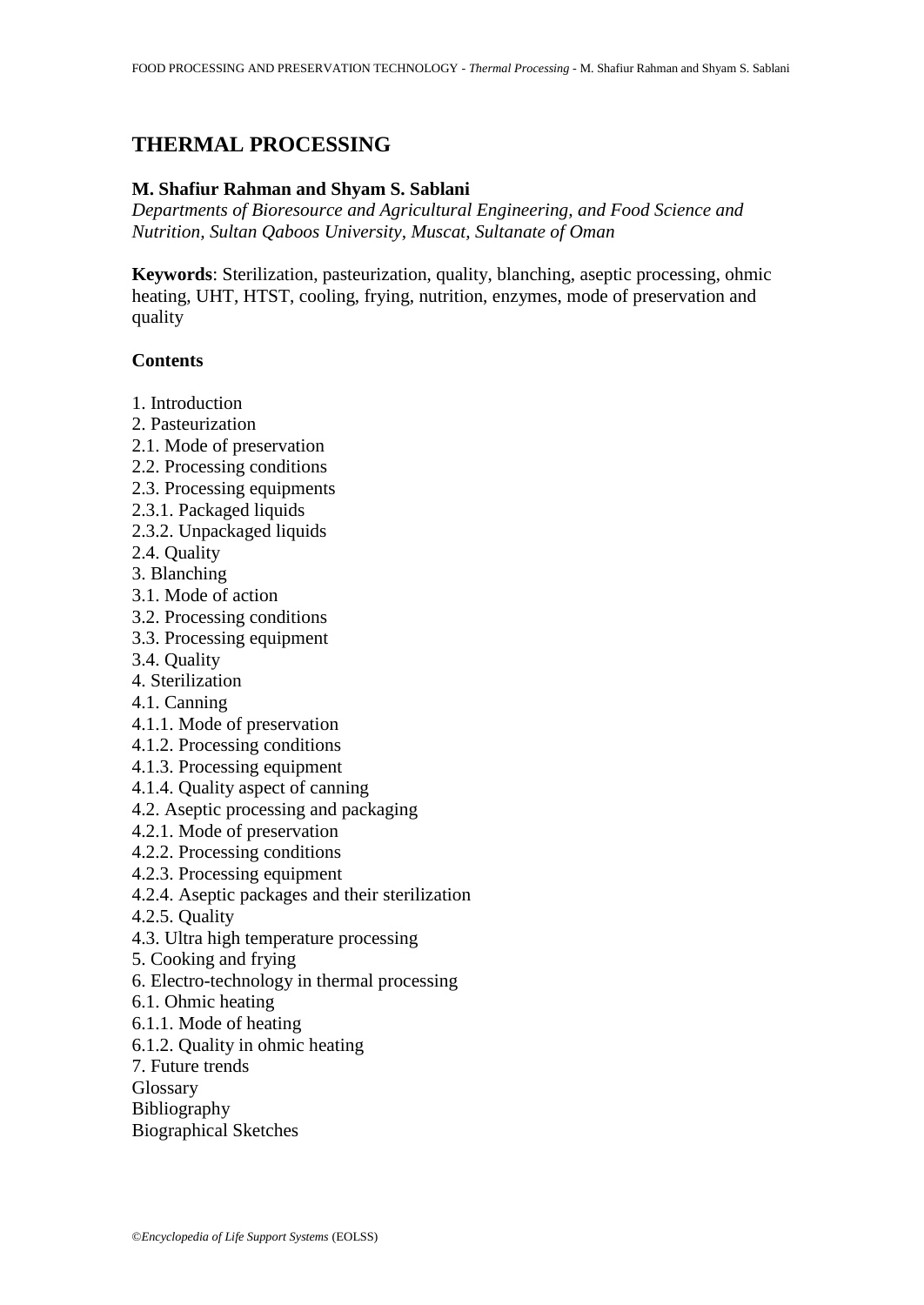### **Summary**

This article presents thermal processing as a preservation method. The main focus is on the pasteurization, blanching, sterilization, cooking, frying and applications of electrotechnology. A summary is given on the mode of preservation, processing equipments used, and how to maintain food's quality when heating process is applied.

# **1. Introduction**

The term *thermal processing* is used in a general sense and relates to the determination of heating conditions required to produce microbiologically safe products of acceptable eating quality. Thermal processes generally involve heating of foods for a specific period at a predetermined temperature to kill microorganisms of public health concern, and deactivate enzymes that cause deterioration of the food during storage. Nicholas Appert, in 1809, was awarded a prize by the French government for developing a new method for heat preservation of food. The method has since been recognized as appertization (named after Appert), sterilization, or more commonly, canning. Although the method was successful in producing shelf-stable foods that did not undergo spoilage, the scientific basis for preservation was not really known until almost half a century later when another Frenchman, Louis Pasteur, discovered that food spoilage was caused by microorganisms, which are destroyed at elevated temperatures. The technique that bears his name, pasteurization, as we know it today, refers to a relatively mild heat treatment, intended for destroying pathogenic microorganisms in foods, providing short-term extension of shelf life under refrigerated conditions. The original concept of in-container sterilization of foods has gone through a tremendous transformation with respect to processing and packaging. A range of different thermal processes is now employed in the food industry. A variety of packaging materials are used, not just tin-plate, aluminum and glass, but also rigid and semi-rigid plastic materials formed into the shape of cans, pouches, laminated packages, and bottles. The products known originally as canned or bottled products are now referred to as heatpreserved foods or thermally processed foods. Process here is a time-temperature schedule, referring to the *temperature* of a heating medium and the *time* for which it is sustained.

The five main stages in the thermal processing are:

- selection and preparation of suitable foods,
- packing the product in hermetically seal-able containers followed by exhausting, to remove air, and sealing,
- stabilizing the food by heat (while at the same time achieving the correct degree of cooking), followed by cooling to below 38  $^{\circ}C$ ,
- storing at a suitable temperature below 35  $\degree$ C to prevent the growth of food spoilage organisms,
- labeling, secondary packaging, distribution, marketing and consumption.

The primary reason for exhausting and vacuuming operations is to create an anaerobic environment in the can, which would inhibit microbial spoilage. Mechanical exhausting is a means of exposing filled containers of food to heat, generally steam, to drive the air out of the container and remove the occluded air from the product to assist in creating a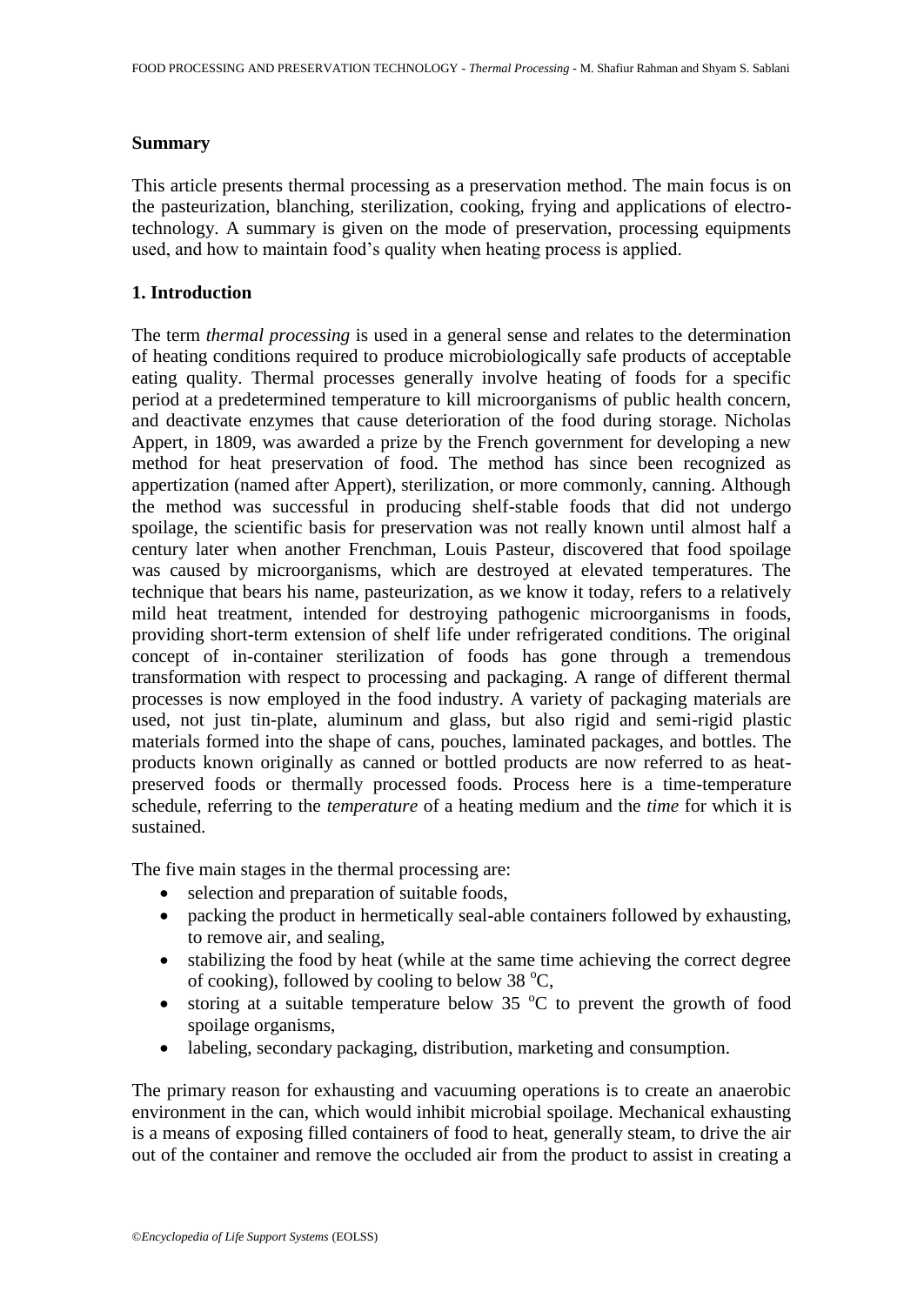vacuum in the container after it is closed or sealed. Mechanical vacuuming of food containers is a method of withdrawing a vacuum, by mechanical means, from the container and the food prior to closing, to aid in creating a vacuum in the container.

# **2. Pasteurization**

# **2.1. Mode of preservation**

Pasteurization, a mild heat treatment, is applied to foods with the purpose of destroying selected vegetative microorganisms and inactivating the enzymes that cause spoilage with minimal changes in desired food properties. The process does not destroy all vegetative microbial populations, and thus pasteurized food products must be stored under conditions, such as refrigeration, with additives or under modified atmosphere, with pH control.

### **2.2. Processing conditions**

Pasteurization temperature usually varies from 60 to 90  $^{\circ}$ C for a specified time. The higher the temperature, the lower the processing time required. Fruit juices contain enzymes, such as catalase, peroxidase, polyphenol oxidase, pectin esterase etc, which are capable of changing the characteristics of the product. The minimum processing conditions to inactivate enzymes for the purpose of pasteurization of fruit juices are: 30 minutes at 65 °C or 1 minute at 77 °C, or 15 seconds at 88 °C. Juices of high acidity (i.e. low pH) may be pasteurized at lower temperatures (60 to 65  $^{\circ}$ C). The purpose of pasteurization of carbonated juices is to destroy yeasts and molds. Heating at 60 to 65  $\rm ^{o}C$  kills yeast, and the resistant mold spores in most cases need a temperature of 80 $\rm ^{o}C$ for 20 minutes. But molds require oxygen for growth and for this reason heavily carbonated juice can be pasteurized safely at  $65\,^{\circ}\text{C}$ , which destroy yeast cells. For the purpose of milk pasteurization (pH>4.5), destruction of pathogens such as *Brucella microabortis* and *Mycobacterium tuberculosis* is achieved by processing milk at 71.5  $^{\circ}$ C for 15 seconds or at  $63^{\circ}$ C for 30 minutes (Fellows, 1988).

Pasteurization of liquid foods is carried out in-package or prior to packaging. The latter method is good for foods that are sensitive to temperature. The process of pasteurization can be achieved in batch or continuous mode. Batch pasteurization uses lower temperature and longer process time. A batch pasteurizer consists of a steam-jacketed kettle or tank equipped with steam coils in which the juice or milk is heated to the desired temperature. Continuous pasteurization uses higher temperatures and shorter process times. Depending upon the viscosity of fluid food, it is common to use plate, tubular, scraped surface heat exchangers.

# **2.3. Processing equipment**

# **2.3.1. Packaged liquids**

In-container processing is applied to several liquid food products such as beer and fruit juices. Hot water processing is normally used for glass containers to reduce any damage due to thermal shocks. The container is then cooled to 40  $^{\circ}$ C, which also facilitates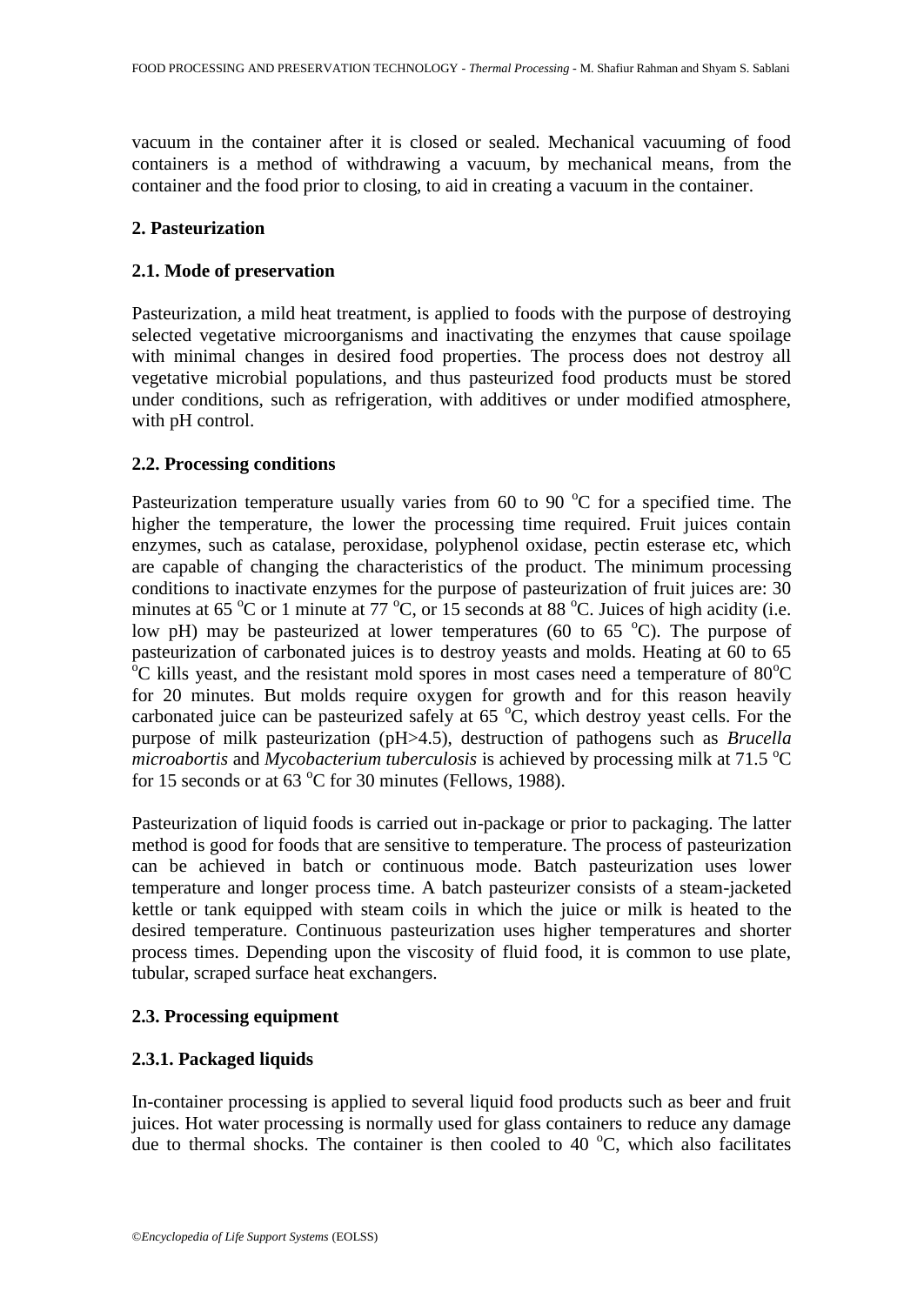evaporation of the surface water. This also minimizes external corrosion of metal containers or caps and accelerates the setting of adhesives used in labels.

#### *Hot water bath*

A hot water bath is one of the simplest methods of heating for pasteurization of incontainer liquid food products. The water bath may be either a rectangular steel tank or a vertical retort. Food containers are arranged in retort crates or in racks and immersed in the bath for predetermined times. Cooling may be carried out in the same tank used for heating, or the containers may be transferred from the heating tank to a cooling tank. A continuous water bath system is an improvement over batch operation. In these systems a conveyor belt with containers on it moves through the tank at a selected speed to provide adequate time in the bath to accomplish pasteurization. The tank is sometimes divided into sections controlled individually at different temperatures.

#### *Steam or water spray system*

The water spray system is extensively used for pasteurization of beer and acidic food products. In this type of system, containers are conveyed through the different temperature zones or sections of the pasteurizer to obtain maximum efficiency. These zones are normally first preheat, second preheat, pasteurizing zone, precool, cooling, and final cooling zone. Water spay units are designed so that the water in the first preheat zone drains off the containers in the precool zone, and the water that is sprayed in the precool zone is used in the first preheat zone. In this way a considerable amount of heat is recovered and reused and a reduced amount of cooling water is required. Precautions are taken to avoid thermal shocks to glass containers during heating and cooling. During heating the temperature difference between the heating medium and containers are kept below 21  $^{\circ}$ C and under no condition to exceed 38  $^{\circ}$ C. Temperatures are more critical during cooling of the glass containers. A temperature difference of 10  $\rm{^{\circ}C}$  is a desirable maximum and under no conditions should it exceed 21  $\rm{^{\circ}C}$ .

#### *Steam tunnels*

In this type of system liquid food containers are conveyed through a steam tunnel open at both ends. Cloth baffles are hung between sections but these are not adequate to hold steam in the pasteurizer against strong air currents. The heat transfer rates from steam to the containers depend upon steam temperature and velocity. Air and steam mixtures of different ratio are used to obtain different temperature zones. The cooling is achieved by spraying cold water over the containers. Steam tunnels have the advantages of faster heating, giving shorter residence time, and compact equipment.

#### **2.3.2. Unpackaged liquids**

#### *Batch systems*

In these systems, a vat or a tank-type heat exchanger is used for pasteurization. The raw liquid product is pumped into the tank, heated to the pasteurization temperature, held for a predetermined time, and pumped out from the tank to cooling equipment. In the case of dairy products, such as milk, the heating medium temperature is only few degrees higher than the milk to reduce fouling of the tank inner surfaces. These tanks are most suitable for small plants and low-volume products. They can handle a variety of products with a wide range of physical characteristics such as buttermilk, sour cream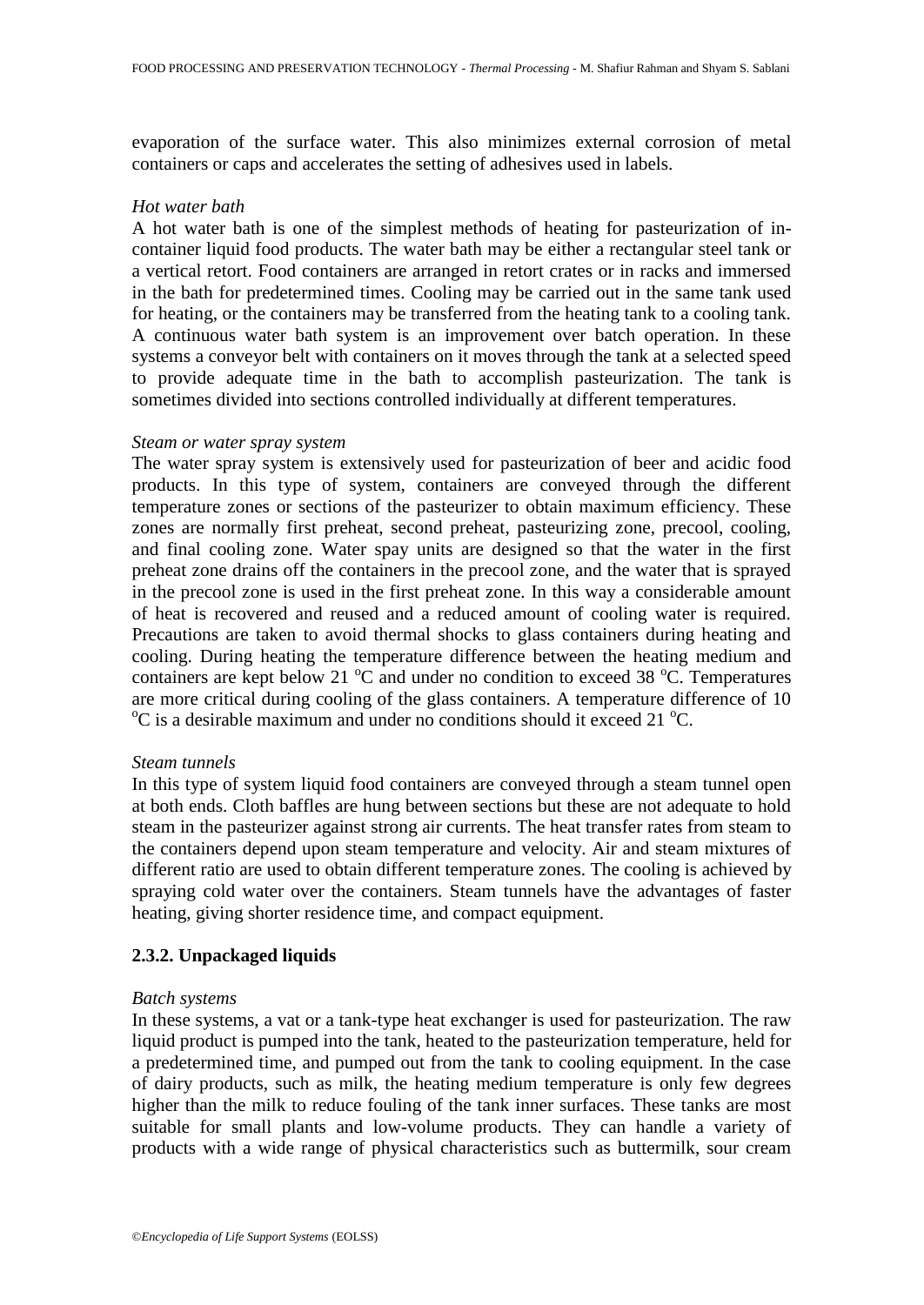etc. Tank pasteurization is normally a batch operation and is inherently slow. The recovery of heat is also difficult hence both the heating and cooling process is relatively expensive.

### *Continuous systems*

A number of heat exchangers of different configurations such as plate, tubular and scraped surface are utilized commercially for continuous pasteurization of liquid food products. The continuous systems have several advantages over batch systems: (a) more uniform heat treatment, (b) simpler equipment and lower maintenance costs, (c) reduced space requirements and labor costs, (d) greater flexibility for different products, and (e) greater control over pasteurizing conditions. The holding time of liquid in the heat exchanger is synchronized with its flow rates. The flow rate is regulated by a metering or timing pump. A positive displacement pump of the rotary or piston type is used.

The plate heat exchanger consists of a series of thin vertical stainless steel plates. The plates form parallel channels held tightly together in a metal frame and separated by rubber gaskets to produce a watertight seal. The plates are some time corrugated to induce turbulence for a high heat transfer rate. Adjusting the number of plates can easily vary the capacity of this type of heat exchanger. Generally less viscous liquids are pasteurized by plate heat exchangers. The concentric tube heat exchangers are more suitable for high solids and more viscous products such as dairy products, mayonnaise, tomato ketchup, and baby food. It consists of a number of concentric stainless steel coils, each made from double or triple walled tube. Food passes through the tube, and a heating and cooling medium is recirculated through the tube walls. Liquid food is passed from one coil to the next for heating and cooling, and the heat is regenerated to reduce energy cost. Scraped surface heat exchanger consists of a central rotating shaft carrying a scraping device for the heated surfaces. This prevents burning and fouling of foods at the surface and also provides a mixing action. The system is more suitable for viscous materials.

# **2.4. Quality**

The nutritional and sensory qualities of most liquid foods are only slightly affected by pasteurization, but the product quality continues to change (deteriorate) during storage. The shelf life depends on the packaging of the pasteurized product and storage conditions. The change of juice color due of pasteurization is minimal—the main cause of color change in fruit juices is enzymatic browning by polyphenol oxidase. This is caused by the presence of oxygen, and fruit juices are therefore routinely deaerated prior to pasteurization.

The difference in color of raw milk and pasteurized milk is due to homogenization. Fatsoluble vitamins A, D, E, and K are relatively less sensitive to heat, and generally there are no losses of these vitamins during pasteurization of milk. Small losses of volatile aroma compounds occur during the mild heat treatment of pasteurization. The haylike aroma from raw milk is generally lost during pasteurization, resulting in a relatively bland product. Other pigments, such as those in plant and animal products, are also unaffected by pasteurization. There is loss of some vitamin C and carotene in fruit juices, but this loss is minimized by deaeration. In milk, thiamine and vitamin C losses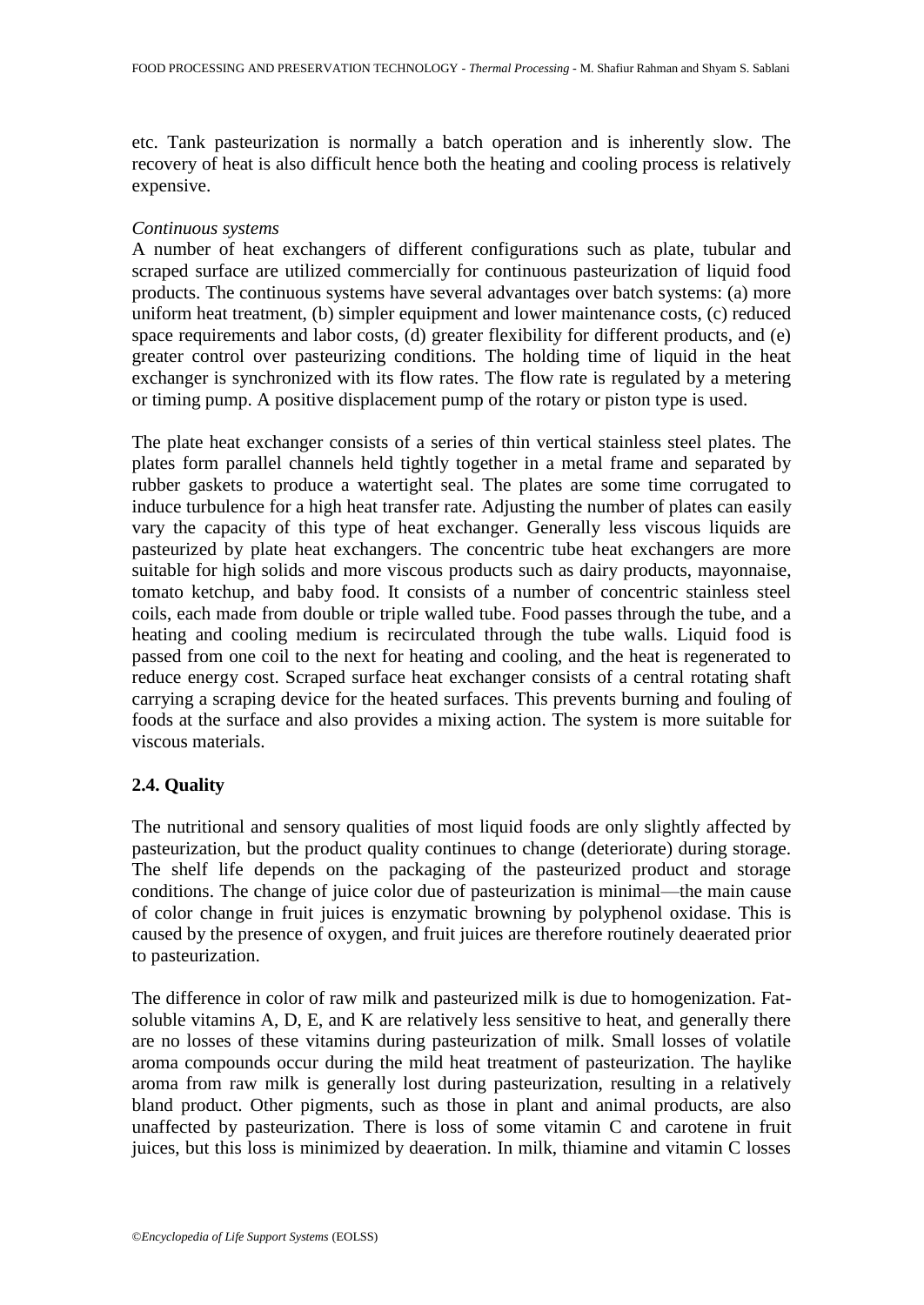are between 10 to 20%. In acidic conditions heat-labile nutrients are relatively stable. Liquid foods such as beer and wines are also deaerated prior to pasteurization in order to reduce oxidative losses.

# **3. Blanching**

# **3.1. Mode of action**

Blanching is a mild heat treatment used to inactivate the oxidative enzymes in fruit and vegetables, given prior to further processing (i.e. canning, freezing, and dehydration), which would otherwise result in undesirable changes in color, flavor, texture, and nutritive value of the product after processing. Other advantages are:

- removal of non-condensable tissue gases (which in turn helps to achieve better vacuum in cans, reduces the load on the can sealing machine and results in reduced oxygen levels in the cans),
- preheating of the product, if the product is further processed, e.g. canning,
- reduction of the microbial load in the products, and
- softening the tissue to facilitate peeling, dicing or packing.

Other pretreatments, such as addition of sulfite or sulfur dioxide, antioxidants, acids, and sugars can also be applied to improve quality attributes of heat-processed products.

# **3.2. Processing conditions**

Of the oxidative enzymes (i.e. peroxidase, catalase, polyphenol oxidase, lipoxigenase, etc.), peroxidase is considered to be most heat resistant. Inactivation of peroxidase has therefore been traditionally used as an index of adequacy of blanching. The blanching time usually depends on the method (water, steam, hot gas, or microwave) and size of the fruit or vegetable, and the temperature. It generally varies from 10 to 30 seconds in the heat shock technique and 1 to  $\overline{5}$  minutes in other blanching techniques.

# **3.3. Processing equipment**

Blanching is usually accomplished in equipment especially designed for individual products using hot water or steam. The equipment must be designed to subject the raw materials to a particular temperature range for an optimal period of time. Conventional water blanching has lower capital cost and is energy efficient. However, this method produces a larger volume of effluents. Effluent volume and leaching losses can be significantly reduced with steam blanching when combined with air-cooling. However, uneven blanching can result if the food is blanched in multiplayer piles. This could be avoided by using an innovative process of individual quick blanching (IQB) based on the heat-hold principle. In the first stage of the process, the food product is heated in single layers to a desired temperature and then held in a deep bed for sufficiently long to cause the enzyme inactivation. Some improved blanching equipment makes use of recirculating hot water to improve nutrient retention, reduce leaching losses, and improve energy efficiency. In recent years non-conventional processing methods such as ohmic heating, microwave, and moisturized hot gases combined with air-cooling are being used.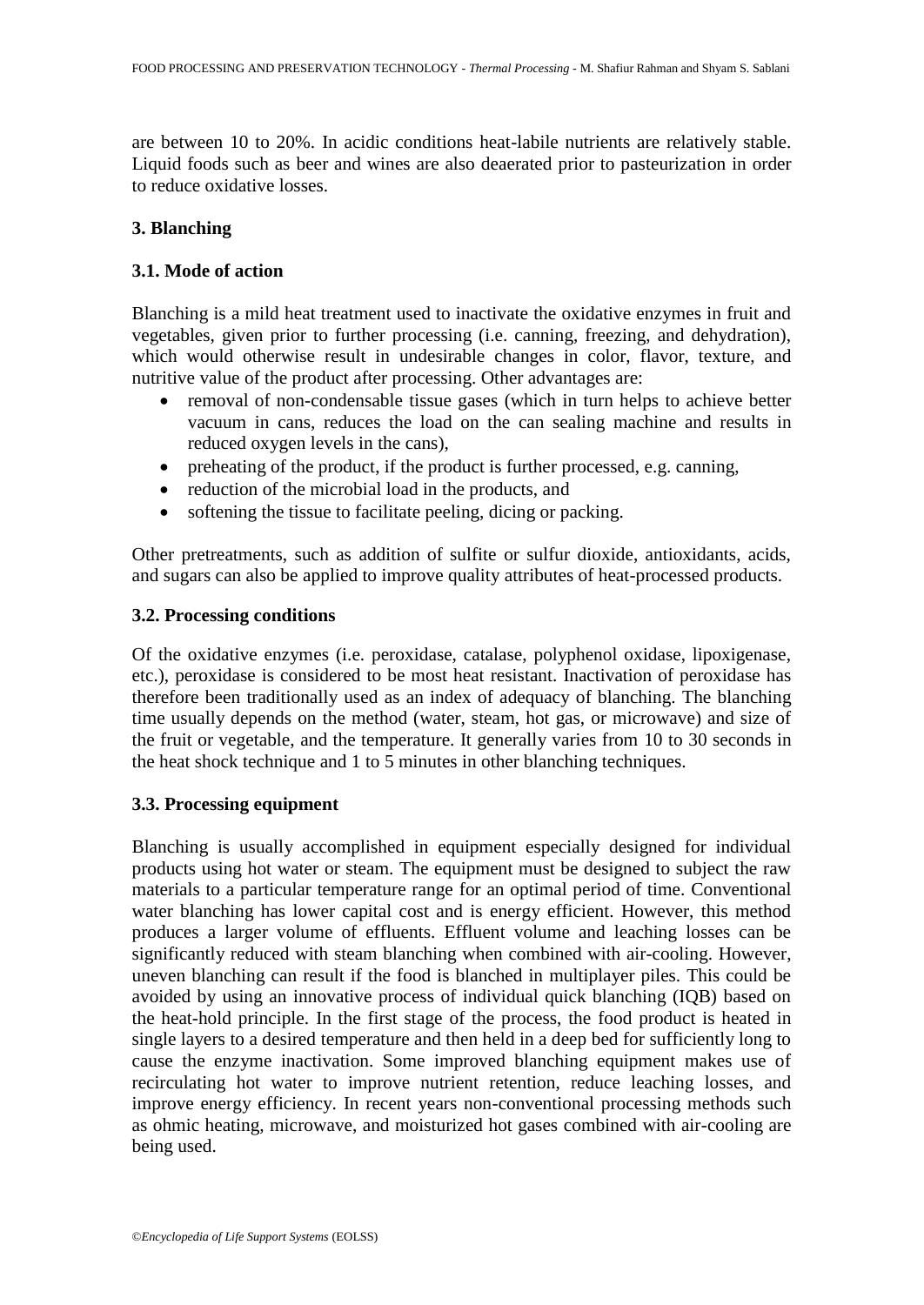# **3.4. Quality**

Nutrient loss during blanching can occur mainly due to non-thermal effects such as leaching. Water blanching method can result in losses of water-soluble components, including vitamins, minerals, and sugars. Depending on the method and commodity the loss due to blanching can be 40% for minerals and vitamins (especially vitamin C and thiamine), 35% for sugars, and 20% for proteins and amino acids. In the case of vegetables vitamin C losses could be 5 to 39%, vitamin  $B_1$  could be 8 to 62%, vitamin  $B_2$  could be 5 to 25%, and niacin could be 6 to 27%, depending on the types of products. The chemical and physical state of nutrients and vitamins are also changed. On the advantage side some toxic constituents (for examples, nitrates and cadmium in spinach) naturally present in some vegetables may also be leached out. It is important to point that nitrates are also used as preservative although they are toxic to some extent. However the concentration of nitrates must be below its permitted level when used as preservatives. The lethal doses of nitrates in humans vary based on the references, for examples 32 mg/kg body weight or 2 g and 4-6 g (see Rahman, 1999a). Blanching may remove raw flavors from the product. It sets the natural color of certain products under optimal conditions. Although texture degradation is common in most heat treatments, recently low-temperature and long time blanching has been shown to improve the texture of some products (carrots, beans, potato, tomato, and cauliflower) due to activation of pectin methyl esterase.

# **4. Sterilization**

# **4.1. Canning**

# **4.1.1. Mode of preservation**

Canning is a process the primary objective of which is to destroy microorganisms of public health concern and those causing spoilage of food packaged in hermetically sealed containers (cans, jars, or pouches). Sterilization implies the destruction of all viable microorganisms and since foods are far from being sterile, the term 'commercial sterilization' is more appropriate for food. In this process foods are exposed to a high enough temperature for a sufficiently long time and packaged with a hermetic seal to prevent recontamination. It also creates an environment in the container that would suppress the growth or activity of spoilage-type microorganisms during storage, by utilizing one or more of the following methods, oxygen removal, pH control, mild preservatives, and control of storage temperature. The presence of vacuum in the package prevents the growth of most aerobic microorganisms and if the storage temperature is around room temperature  $(\sim 25 \degree C)$ , the heat resistant thermophilies pose little or no problem. From the public health perspective the most important microorganism in low acid (pH>4.5) foods is *Clostridium botulinum*, a heat resistant, spore-forming, anaerobic pathogen. Commercial sterile foods are stable at ambienttemperature and could be stored for about two years. For low-acid foods the aim is to attain a probability of spore survival of one in  $10^{12}$  or better. This corresponds to a 12D process and is known as a minimum process. Processes established on this basis do not always destroy heat-resistant thermophiles; consequently, a process, which deals adequately with pathogenic organisms is called a commercial process and the operation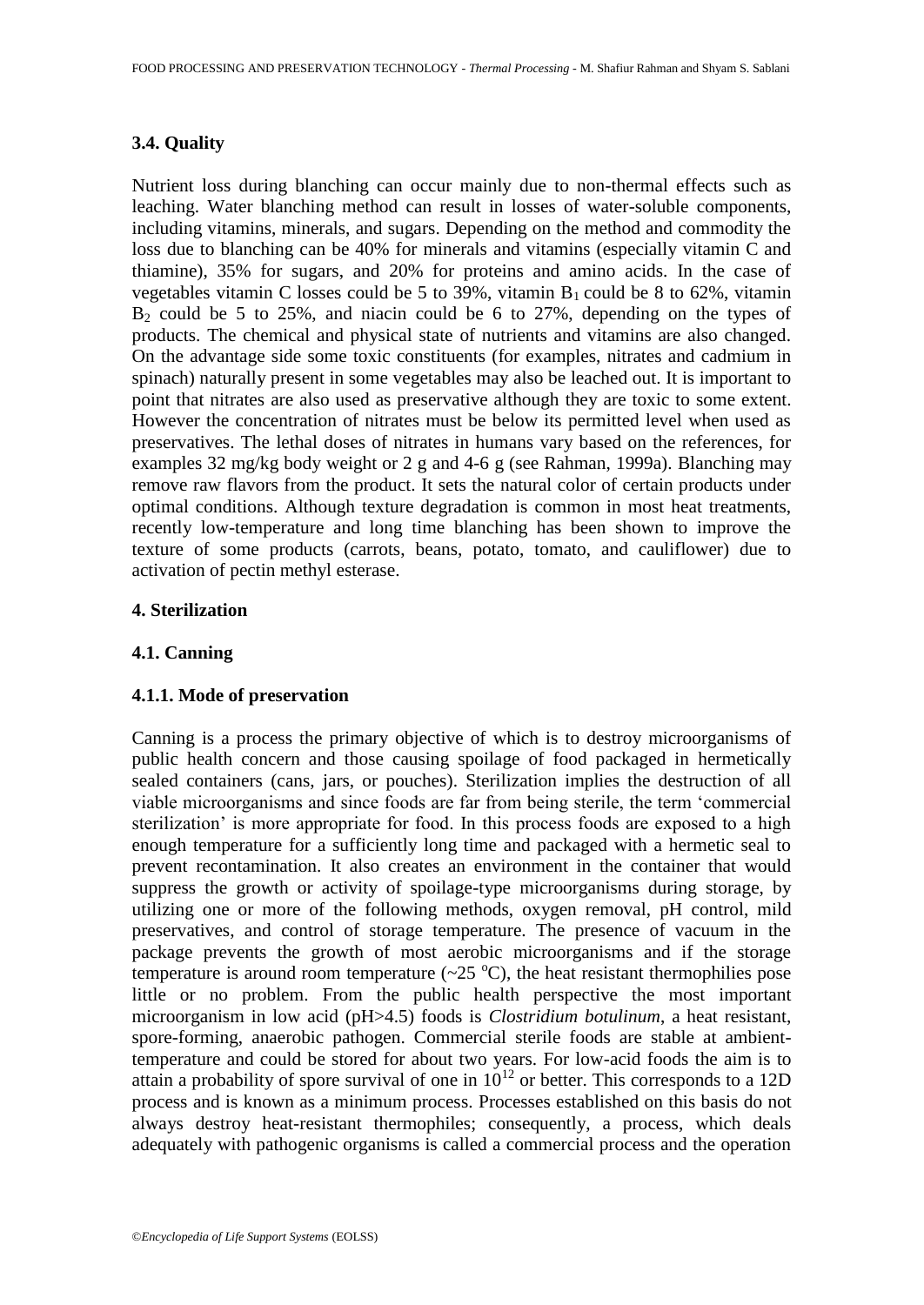of applying the process is called commercial sterilization. These processes are adequate provided the cans are stored at temperatures below  $35\text{ °C}$ , since above this temperature residual thermophiles may grow and produce a spoiled can. Cans destined for hot climates may require enhanced processes. The heat resistance depends on the species, environmental conditions in forming cells or spores, and environmental conditions during heating (i.e. pH, water activity, oxygen level, solutes, preservatives, oils and lipids, ionic species). In order to determine the extend of heat treatment, several factors must be known: type and heat resistance of the target microorganism, spore, or enzyme present in food, pH of food, storage conditions, heating conditions, thermophysical properties of food, and container size and shape.

- -

# TO ACCESS ALL THE **23 PAGES** OF THIS CHAPTER,

Visi[t: http://www.eolss.net/Eolss-sampleAllChapter.aspx](https://www.eolss.net/ebooklib/sc_cart.aspx?File=E5-12-02-01)

#### **Bibliography**

Cash, J.N. and Sinha, N.K. (1997). Canning of vegetables. *Processing Vegetables Science and Technology* (eds. D.S. Smith, J.N. cash, W. Nip, Y.H Hui), Lancaster: Technomic Publishing, Lancaster, PA. [This chapter provides details of vegetables canning process]

Durance, T.D. (1997). Improving canned food quality with variable retort temperature processes. *Trends in Food Science & Technology* 8, 113-118. [This paper provides future directions on variable retort temperature processes]

Farrall, A.W. (1980). Pasteurizing equipment. *Engineering for Dairy Products* (ed. A.W. Farrall), pp. 363. New York: John Wiley & Sons. [This chapter provides information on pasteurizing equipments]

Fellows, P. (1988). *Food Processing Technology: Principles and Practices*. Chichester: Ellis Horwood. [This book presents basic information on different food processing methods]

Fryer, P. and Li, Z. (1993). Electrical resistance heating of foods. *Trends in Food Science and Technology* 4, 364. [This review provides design calculations of ohmic heating]

Gestrelius, H., Mattila-Sandholm, T. and Ahvenainen, R. (1994). Methods for non-invasive sterility control in aseptically packaged foods. *Trends in Food Science and Technology* 5, 379-383. [This paper discusses details on non-invasive tests for thermally processed foods]

Holdsworth, S. D. (1997). *Thermal Processing of Packaged Foods*. London: Blackie Academic & Professional. [This book provides in depth details of thermal processing]

Lund, D.B. (1975). Heat Processing. *Principles of Food Science, Part II: Physical Principles of Food Preservation*. New York: Mercel Dekker [This chapter provides fundamental aspects of thermal processing]

Lund, D.B. (1988). Effects of heat processing on nutrients. *Nutritional Evaluation of Food Processing* (eds. E. Harris and E. Karmas), pp. 319. Westport: AVI Publishing. [This chapter provides information on the effect of heat processing on nutrients]

Pflug, I.J. and Esselen, W.B. (1979). Heat sterilization. *Fundamentals of Food Canning Technology* (eds. J. M Jackson and B. M. Shinn), pp. 71. New York: Van Nostrand Reinhold. [This chapter provides details of canning technology]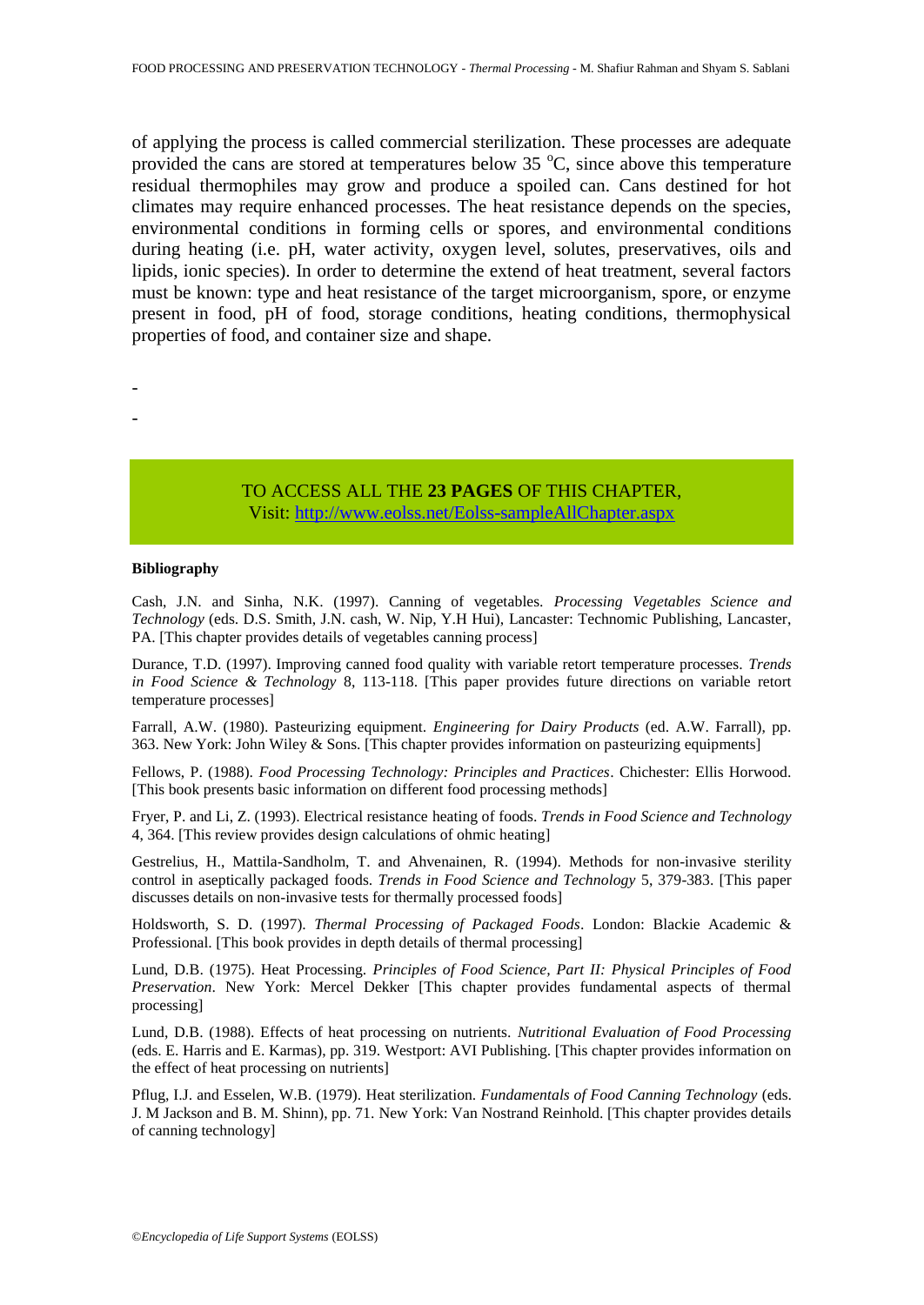Rahman, M.S. (1999a). Nitrites in food preservation. *Handbook of Food Preservation* (ed. M.S. Rahman), pp. 421-435. New York: Mercel Dekker. [This chapter provides an overview on nitrites in food preservation]

Rahman, M.S. (1999b). Preserving foods with electricity: Ohmic heating, *Handbook of Food Preservation* (ed. M.S. Rahman), pp. 521-532. New York: Mercel Dekker. [This chapter provides an overview on Ohmic heating, and quality aspects of the products]

Ramaswamy, H.S. and Abdelrahim, K. (1995). Thermal Processing and Food Quality. *Encyclopedia of Food Science and Technology* (ed. Y. H. Hui), pp. 2552-2561. New York: John Wiley & Sons. [This chapter provides details of quality aspects of thermally processed foods]

Ramaswamy, H. S. and Abbatemarco, C. (1996). Thermal processing of fruits. *Processing Fruits: Science and Technology, Volume 1, Biology, Principles and Applications* (eds. L.P. Somogyi, H.S. Ramaswamy, and Y.H. Hui), pp. 25-66. Lancaster: Technomic Publishing Company. [This chapter provides an overview of thermal processing of fruits].

Ramesh, M.N. (1999). Food preservation by heat treatment. *Handbook of Food Preservation* (ed. M.S. Rahman), pp. 95-172. New York: Mercel-Dekker. [This chapter presents comprehensive details on thermal processing methods and equipments]

Rose, D. (1995). Advances and potential for aseptic processing. *New Methods of Food Preservation* (ed. G. W. Gould), pp. 283-303. Glasgow: Blackie Academic and Professional. [This chapter presents recent advances in aseptic processing and quality and commercial advantages of this technology]

Rosenthal, A.J. editor. (1999). *Food Texture: Measurement and Perception*. Gaithersburg: Aspen Publication. [This book provides details of texture measurements and interpretation]

Sastry, S. K. 1994. Ohmic heating, In Minimal Processing of Foods and Process Optimization: An Interface, R. P. Singh and F. A. R. Oliveira (eds.), CRC Press, Boca Raton, FL. pp.17. [Gives information on parameters optimization in ohmic heating]

Selman, J.D. (1987). The Blanching Process. *Developments in Food Preservation-4* (ed. S. Thorne), pp. 205. Barking: Elsevier Applied Science Publishers. [This chapter presents discussions on blanching processes]

Silliker, J.H., Elliott, R.P., Baird-Parker, A.C., Bryan, F.L., Christian, J.H.B., Clark, D.S., Olson, J. C. and Roberts, T.A. (1980). *Microbial Ecology of Foods. Volume I: Factors Affecting Life and Death of Microorganisms*. New York: Academic Press. [This book provides information on D and z-vales of different microorganisms]

#### **Biographical Sketches**

**Mohammad Shafiur Rahman** is an Associate Professor at the Sultan Qaboos University, Sultanate of Oman. The author or co-author of over 150 technical articles including 54 refereed journal papers, 49 conference papers, 30 reports, 5 popular articles and 2 books. The author of the internationally acclaimed and award winning Food Properties Handbook published by CRC Press, Boca Raton, Florida, which received one of the bestsellers from CRC press in 2002. He is Editor of the Handbook of Food Preservation published by Marcel Dekker, New York, which also secured one of the publisher bestsellers and was translated into Spanish by Acribia, Spain in 2003. Both of the above books are in the process of second edition. He has been invited to serve as one of the Associate Editors for the Handbook of Food Science, and one of the Editors for the Handbook of Food and Bioprocess Modeling Techniques, which will be published by Marcel Dekker, New York. His book Food Properties: Users' Handbook is going to be released soon. Dr. Rahman initiated the International Journal of Food Properties (Marcel Dekker, Inc.) and served as the founding Editor for more than six years. He has served as a member in the Food Engineering Series Editorial Board of Aspen Publishers, Maryland (1999-2003). In 2003 he was invited to serve as a member of the Food Engineering Series Board, Kluwer Academic/Plenum Publishers, New York. He was also invited to serve as a Section Editor for the Sultan Qaboos University journal Agricultural Sciences (1999). In 1998 he was invited to serve as a Food Science Adviser for the International Foundation for Science (IFS) in Sweden. Dr. Rahman is a professional member of the New Zealand Institute of Food Science and Technology and the Institute of Food Technologists, and a member of the American Society of Agricultural Engineers and the American Institute of Chemical Engineers. He